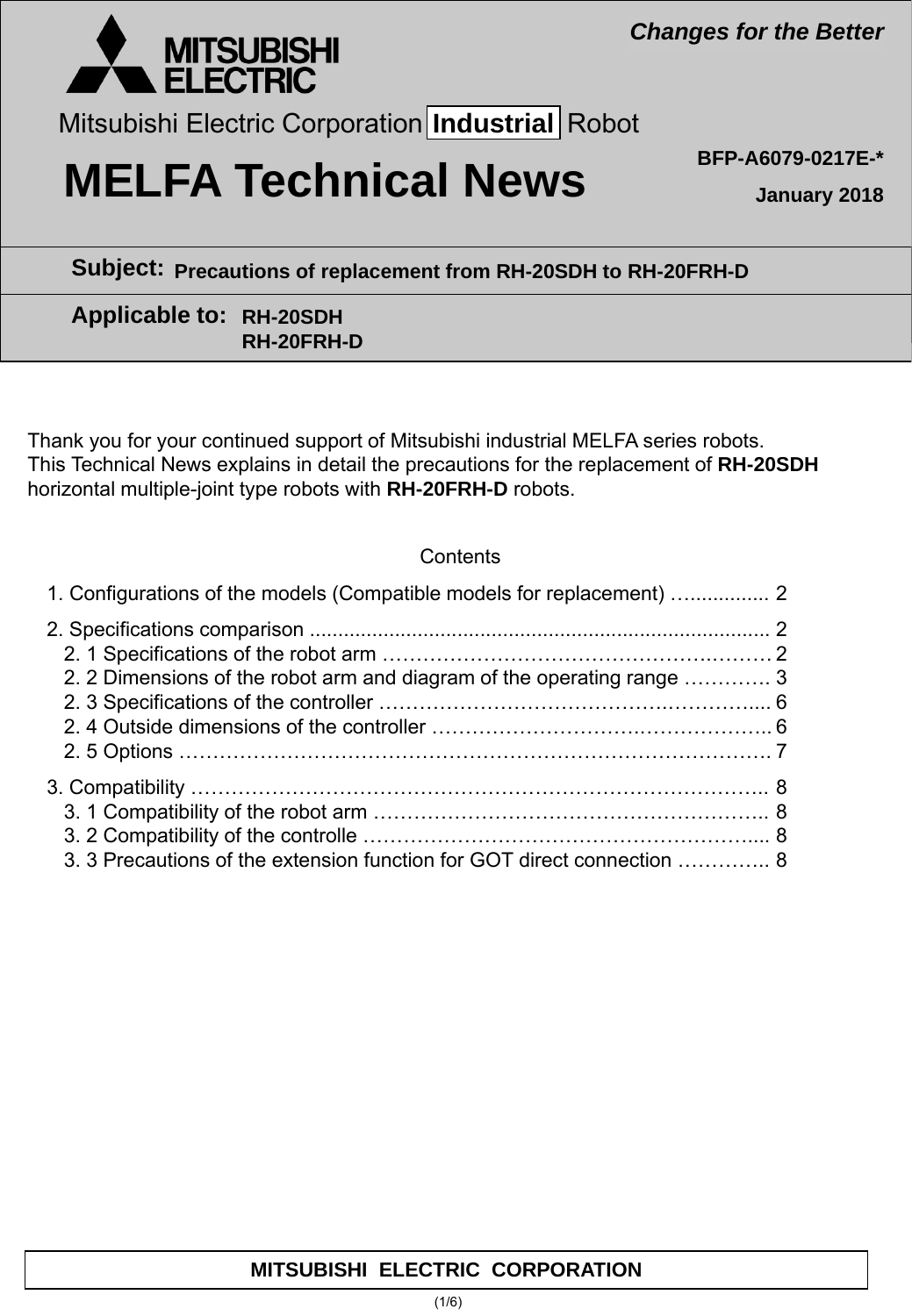# Precautions for the replacement of RH-20SDH with RH-20FRH-D.

| 2. Specifications comparison<br>2.1 Specifications of the robot arm<br>Unit<br>kg<br>No.1 arm<br>mm<br>No.2 arm<br>mm<br>deg | The following table compares the robot arm specifications between old and new models.<br>Specifications<br>Old model<br>RH-20SDH85xx/M/C<br>None: Standard/M: Oil mist Note 4)/C: Clean Note 5)<br>Standard: IP20/M: IP54/C: Class 10 (0.3µm)<br>4<br>Floor type<br>Horizontal multiple-joint type<br>AC servo motor<br>Absolute encoder<br>20(5)<br>525<br>325<br>850 | RH-20FH85xx/M/C-D<br>325                                                                                                                | New model<br>RH-20FH100xx/M/C-D<br>Standard: IP20/M: IP65/C: ISO class 3                                                                                                                                                                                                                                                                                                                                                                                                                                                                                                            |  |
|------------------------------------------------------------------------------------------------------------------------------|------------------------------------------------------------------------------------------------------------------------------------------------------------------------------------------------------------------------------------------------------------------------------------------------------------------------------------------------------------------------|-----------------------------------------------------------------------------------------------------------------------------------------|-------------------------------------------------------------------------------------------------------------------------------------------------------------------------------------------------------------------------------------------------------------------------------------------------------------------------------------------------------------------------------------------------------------------------------------------------------------------------------------------------------------------------------------------------------------------------------------|--|
|                                                                                                                              |                                                                                                                                                                                                                                                                                                                                                                        |                                                                                                                                         |                                                                                                                                                                                                                                                                                                                                                                                                                                                                                                                                                                                     |  |
|                                                                                                                              |                                                                                                                                                                                                                                                                                                                                                                        |                                                                                                                                         |                                                                                                                                                                                                                                                                                                                                                                                                                                                                                                                                                                                     |  |
|                                                                                                                              |                                                                                                                                                                                                                                                                                                                                                                        |                                                                                                                                         |                                                                                                                                                                                                                                                                                                                                                                                                                                                                                                                                                                                     |  |
|                                                                                                                              |                                                                                                                                                                                                                                                                                                                                                                        |                                                                                                                                         |                                                                                                                                                                                                                                                                                                                                                                                                                                                                                                                                                                                     |  |
|                                                                                                                              |                                                                                                                                                                                                                                                                                                                                                                        |                                                                                                                                         |                                                                                                                                                                                                                                                                                                                                                                                                                                                                                                                                                                                     |  |
|                                                                                                                              |                                                                                                                                                                                                                                                                                                                                                                        |                                                                                                                                         |                                                                                                                                                                                                                                                                                                                                                                                                                                                                                                                                                                                     |  |
|                                                                                                                              |                                                                                                                                                                                                                                                                                                                                                                        |                                                                                                                                         |                                                                                                                                                                                                                                                                                                                                                                                                                                                                                                                                                                                     |  |
|                                                                                                                              |                                                                                                                                                                                                                                                                                                                                                                        |                                                                                                                                         |                                                                                                                                                                                                                                                                                                                                                                                                                                                                                                                                                                                     |  |
|                                                                                                                              |                                                                                                                                                                                                                                                                                                                                                                        |                                                                                                                                         |                                                                                                                                                                                                                                                                                                                                                                                                                                                                                                                                                                                     |  |
|                                                                                                                              |                                                                                                                                                                                                                                                                                                                                                                        |                                                                                                                                         |                                                                                                                                                                                                                                                                                                                                                                                                                                                                                                                                                                                     |  |
|                                                                                                                              |                                                                                                                                                                                                                                                                                                                                                                        |                                                                                                                                         |                                                                                                                                                                                                                                                                                                                                                                                                                                                                                                                                                                                     |  |
|                                                                                                                              |                                                                                                                                                                                                                                                                                                                                                                        |                                                                                                                                         |                                                                                                                                                                                                                                                                                                                                                                                                                                                                                                                                                                                     |  |
|                                                                                                                              |                                                                                                                                                                                                                                                                                                                                                                        |                                                                                                                                         |                                                                                                                                                                                                                                                                                                                                                                                                                                                                                                                                                                                     |  |
|                                                                                                                              |                                                                                                                                                                                                                                                                                                                                                                        |                                                                                                                                         | 475                                                                                                                                                                                                                                                                                                                                                                                                                                                                                                                                                                                 |  |
|                                                                                                                              |                                                                                                                                                                                                                                                                                                                                                                        | 850                                                                                                                                     | 1000                                                                                                                                                                                                                                                                                                                                                                                                                                                                                                                                                                                |  |
|                                                                                                                              | 280 (±140)<br>306 (±153)                                                                                                                                                                                                                                                                                                                                               |                                                                                                                                         | 340 (±170)                                                                                                                                                                                                                                                                                                                                                                                                                                                                                                                                                                          |  |
| J3(Z)<br>mm<br>J4(0)                                                                                                         | $xx = 35 : 350 / xx = 45 : 450$ (standard)<br>$xx = 30$ : 300 / $xx = 40$ : 400 (M specification/C specification)                                                                                                                                                                                                                                                      |                                                                                                                                         | $xx = 35 : 350/xx = 45 : 450$                                                                                                                                                                                                                                                                                                                                                                                                                                                                                                                                                       |  |
|                                                                                                                              |                                                                                                                                                                                                                                                                                                                                                                        |                                                                                                                                         |                                                                                                                                                                                                                                                                                                                                                                                                                                                                                                                                                                                     |  |
| degree/sec                                                                                                                   | 280                                                                                                                                                                                                                                                                                                                                                                    |                                                                                                                                         |                                                                                                                                                                                                                                                                                                                                                                                                                                                                                                                                                                                     |  |
| J3(Z)                                                                                                                        |                                                                                                                                                                                                                                                                                                                                                                        | 450                                                                                                                                     |                                                                                                                                                                                                                                                                                                                                                                                                                                                                                                                                                                                     |  |
| J4(0)                                                                                                                        |                                                                                                                                                                                                                                                                                                                                                                        | 2400                                                                                                                                    |                                                                                                                                                                                                                                                                                                                                                                                                                                                                                                                                                                                     |  |
|                                                                                                                              |                                                                                                                                                                                                                                                                                                                                                                        |                                                                                                                                         | 13283                                                                                                                                                                                                                                                                                                                                                                                                                                                                                                                                                                               |  |
|                                                                                                                              |                                                                                                                                                                                                                                                                                                                                                                        |                                                                                                                                         | 0.36                                                                                                                                                                                                                                                                                                                                                                                                                                                                                                                                                                                |  |
|                                                                                                                              |                                                                                                                                                                                                                                                                                                                                                                        |                                                                                                                                         | ±0.02                                                                                                                                                                                                                                                                                                                                                                                                                                                                                                                                                                               |  |
| J3(Z)                                                                                                                        |                                                                                                                                                                                                                                                                                                                                                                        |                                                                                                                                         |                                                                                                                                                                                                                                                                                                                                                                                                                                                                                                                                                                                     |  |
| J4(0)                                                                                                                        |                                                                                                                                                                                                                                                                                                                                                                        |                                                                                                                                         | ±0.005                                                                                                                                                                                                                                                                                                                                                                                                                                                                                                                                                                              |  |
|                                                                                                                              |                                                                                                                                                                                                                                                                                                                                                                        |                                                                                                                                         |                                                                                                                                                                                                                                                                                                                                                                                                                                                                                                                                                                                     |  |
|                                                                                                                              |                                                                                                                                                                                                                                                                                                                                                                        |                                                                                                                                         | 77                                                                                                                                                                                                                                                                                                                                                                                                                                                                                                                                                                                  |  |
| J4(0)                                                                                                                        | 0.2(0.02)                                                                                                                                                                                                                                                                                                                                                              |                                                                                                                                         | 1.05 (0.065) Note 7)                                                                                                                                                                                                                                                                                                                                                                                                                                                                                                                                                                |  |
|                                                                                                                              | Hand: 8 input points/8 output points (forearm),<br>8 spare wires: AWG#27 (0.2mm <sup>2</sup> )                                                                                                                                                                                                                                                                         | Serial signal cable for parallel I/O (2-pin + 2-pin power line)                                                                         | Hand: 8 input points/8 output points (20 pins total)<br>LAN × 1<100BASE-TX> (8-pin) Note 3)                                                                                                                                                                                                                                                                                                                                                                                                                                                                                         |  |
|                                                                                                                              |                                                                                                                                                                                                                                                                                                                                                                        |                                                                                                                                         |                                                                                                                                                                                                                                                                                                                                                                                                                                                                                                                                                                                     |  |
|                                                                                                                              |                                                                                                                                                                                                                                                                                                                                                                        |                                                                                                                                         |                                                                                                                                                                                                                                                                                                                                                                                                                                                                                                                                                                                     |  |
| Color: Light gray<br>Color: Light gray<br>(Reference Munsell color: 0.6B7.6/0.2)                                             |                                                                                                                                                                                                                                                                                                                                                                        |                                                                                                                                         |                                                                                                                                                                                                                                                                                                                                                                                                                                                                                                                                                                                     |  |
|                                                                                                                              | deg<br>mm/s<br>degree/sec<br>mm/sec<br>sec<br>X-Y composite<br>mm<br>mm<br>deg<br>°C<br>kg<br>kg, m2<br>Note 1) The value assumes composition of J1, J2, and J4.                                                                                                                                                                                                       | 288<br>412.5<br>1200<br>1500<br>11221<br>0.46<br>±0.025<br>±0.03<br>0 to 40<br>Approx. 47<br>(Reference Munsell color: 0.08GY7.64/0.81) | 720 (±360)<br>1700<br>11372<br>0.30<br>±0.015<br>±0.01<br>75<br>Primary: $\varphi 6 \times 2$ Secondary: $\varphi 6 \times 8$<br>5m (connector on both ends)<br>Note 2) Value for a maximum load capacity of 2kg. The cycle time may increase if specific requirements apply such as high work positioning accuracy, or depending on the<br>operating position. (The cycle time is based on back-and-forth movement over a vertical distance of 25mm and horizontal distance of 300mm.)<br>Note 3) Can also be used a as a spare line (0.2sq 4-pair cable) for conventional models. |  |

4) Please contact a Mitsubishi Electric dealer since the environment resistance may not be secured depending on the characteristics of oil you use. Direct jet to the bellows is excluded.

Note 5) Preservation of cleanliness levels depends on conditions of a downstream flow of 0.3m/s in the clean room and internal robot suctioning. φ8-mm couplers (2 pcs.) for suctioning are provided at the back of the base.

Note 6) The value of when MvTune2 (high-speed mode) is applied.

Note 7) For the offset hand, when the distance between the center of a load and the center of J4 axis exceeds 120mm, errors such as an excessive error will occur. In this case, adjust speed, acceleration, and deceleration.

#### 2.2 Dimensions of the robot arm and diagram of the operating range

1) Robot arm installation dimensions and mechanical interface

The installation dimensions and mechanical interface have changed. Refer to the following diagrams.

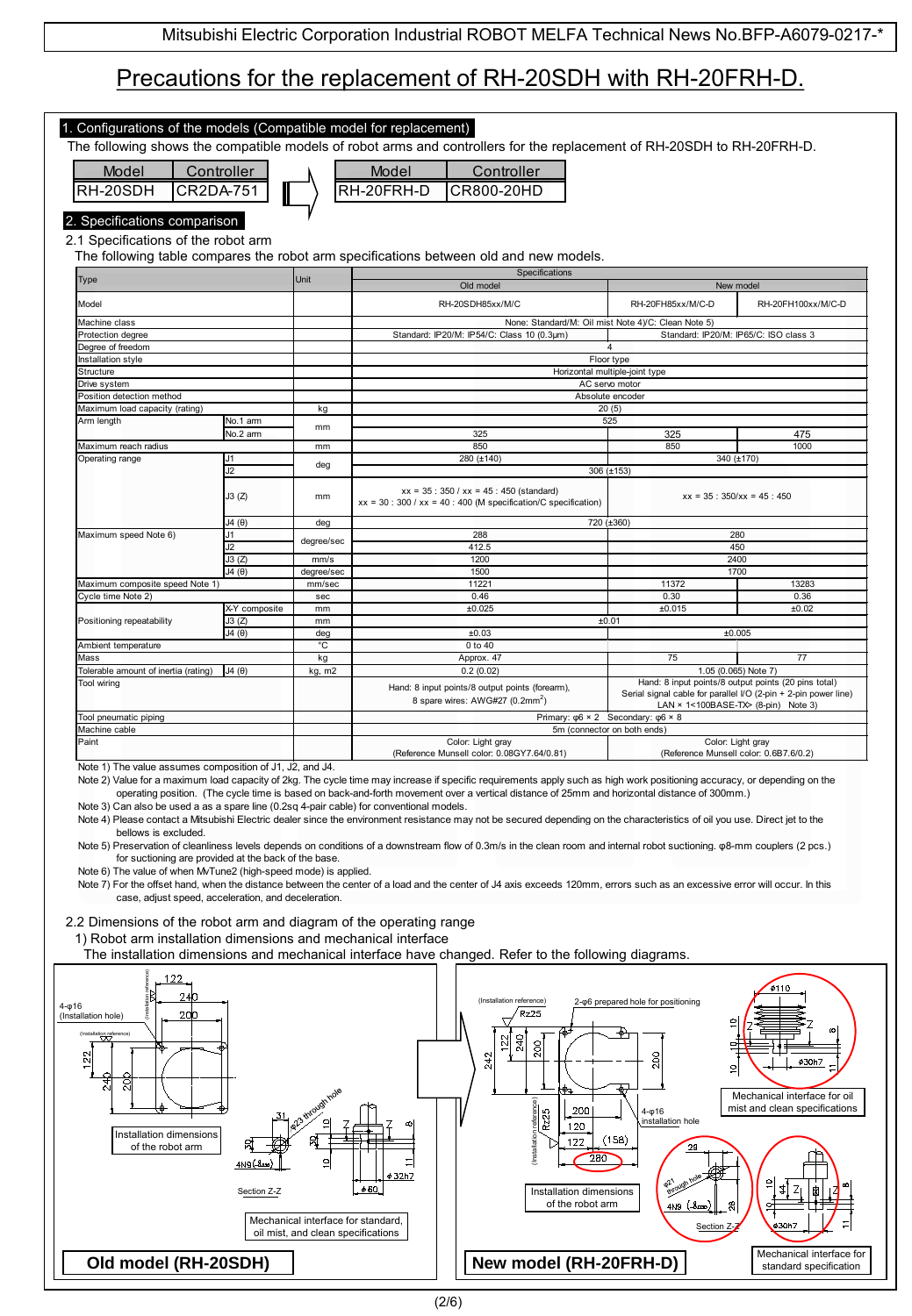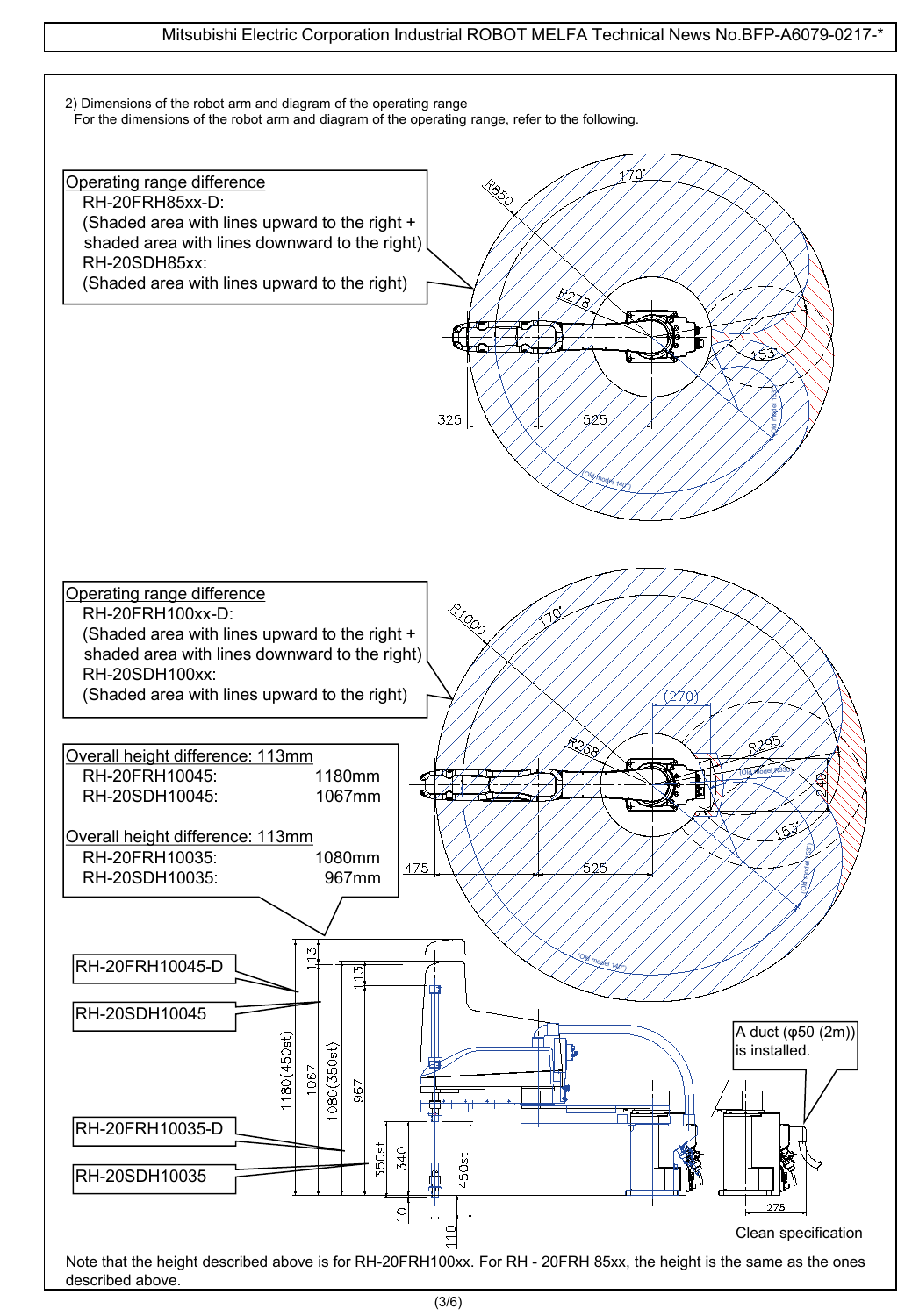#### 2.3 Specifications of the controller

Please note that the controller model is new, and the dimensions and others have changed. For the details, refer to the following.

| <b>Item</b>                                                             |                                         |                         | Specifications                                              |                                                                 |  |  |  |
|-------------------------------------------------------------------------|-----------------------------------------|-------------------------|-------------------------------------------------------------|-----------------------------------------------------------------|--|--|--|
|                                                                         |                                         | Unit                    | Old model                                                   | New model                                                       |  |  |  |
|                                                                         |                                         |                         | RH-20SDH                                                    | RH-20FRH-D                                                      |  |  |  |
| Controller model                                                        |                                         |                         | CR2DA-751                                                   | CR800-20HD                                                      |  |  |  |
| Routing control method                                                  |                                         |                         | PTP control. CP control                                     |                                                                 |  |  |  |
| Number of control axis                                                  |                                         |                         | Simultaneously 4                                            |                                                                 |  |  |  |
| Programming language                                                    |                                         |                         | MELFA-BASIC V                                               | <b>MELFA-BASIC VI</b>                                           |  |  |  |
| Programmed positions<br>Memory                                          |                                         | point                   | 13,000                                                      | 39,000                                                          |  |  |  |
| capacity                                                                | Number of steps                         | step                    | 26,000                                                      | 78,000                                                          |  |  |  |
|                                                                         | Number of programs                      |                         | 256                                                         | 512                                                             |  |  |  |
|                                                                         | General-purpose input/output            | point                   | Input 0/output 0                                            | Input 0/output 0                                                |  |  |  |
|                                                                         |                                         |                         | (Max. 256/256: option)                                      | (Max. 256/256: option)                                          |  |  |  |
|                                                                         |                                         |                         |                                                             |                                                                 |  |  |  |
|                                                                         | Dedicated input/output                  |                         | Assigned to general-purpose input/output                    | Assigned to general-purpose input/output                        |  |  |  |
|                                                                         | Dedicated stop input                    |                         |                                                             |                                                                 |  |  |  |
|                                                                         | Hand open/close                         |                         | Input 8/output 0 (when using pneumatic hand interface: 8/8) | Input 8/output 8                                                |  |  |  |
| standard)                                                               | Emergency stop input                    |                         | 1 (duplication)                                             | 1 (duplication)                                                 |  |  |  |
|                                                                         | Door switch input                       |                         | 1 (duplication)                                             | 1 (duplication)                                                 |  |  |  |
| External input/output<br>Enabling device input<br>Emergency stop output |                                         |                         | 1 (duplication)                                             | 0                                                               |  |  |  |
|                                                                         |                                         |                         | 1 (duplication)                                             | 1 (duplication)                                                 |  |  |  |
|                                                                         | Mode output                             |                         | 1 (duplication)                                             | 1 (duplication)                                                 |  |  |  |
| Robot error output                                                      |                                         |                         | 1 (duplication)                                             | 1 (duplication)                                                 |  |  |  |
|                                                                         | Mode output selector input              |                         | 0                                                           | 1 (duplication)                                                 |  |  |  |
|                                                                         | Additional axis synchronization         |                         | 1 (duplication)                                             | 1 (duplication)                                                 |  |  |  |
|                                                                         | <b>RS-232</b>                           | port                    |                                                             |                                                                 |  |  |  |
|                                                                         | <b>RS-422</b>                           | port                    | 1 (for $T/B$ )                                              |                                                                 |  |  |  |
| Ethernet                                                                |                                         | port                    | 1<br>10BASE-T/100BASE-TX                                    | 1 (for T/B)/ 1 (for customer)<br>10BASE-T/100BASE-TX/1000BASE-T |  |  |  |
| nterface                                                                | <b>USB</b>                              | port                    | $\mathbf{1}$                                                | 1                                                               |  |  |  |
|                                                                         | Memory expansion slot                   | <b>SLOT</b>             | $\mathbf{1}$                                                |                                                                 |  |  |  |
|                                                                         | Expansion slot                          | <b>SLOT</b>             | $\overline{1}$                                              | $\overline{2}$                                                  |  |  |  |
|                                                                         | Robot input/output link                 | ch                      | $\overline{1}$                                              | $\overline{1}$                                                  |  |  |  |
|                                                                         | Additional axis function                | ch                      | 1 (SSCNETIII)                                               | 1 (SSCNETIIVH)                                                  |  |  |  |
|                                                                         | Encoder input                           | ch                      | 2                                                           | 2                                                               |  |  |  |
|                                                                         | Input power Voltage range               | $\overline{\mathsf{v}}$ | Single phase, 180 to 253 VAC                                | Single phase, 200 to 230 VAC                                    |  |  |  |
| supply                                                                  | Power capacity                          | kVA                     | $\mathfrak{p}$                                              | 1.5                                                             |  |  |  |
| Outside dimensions                                                      |                                         | mm                      | 470(W)×400(D)×200(H)                                        | 430(W)×425(D)×99.5(H)                                           |  |  |  |
| <b>Mass</b>                                                             |                                         | kg                      | Approx. 21                                                  | Approx. 12.5                                                    |  |  |  |
|                                                                         | Construction [Protection specification] |                         | Self-contained floor type, open type [IP20]                 |                                                                 |  |  |  |
| Groundina                                                               |                                         |                         | 100 or less (D class grounding)                             |                                                                 |  |  |  |

## 2.4 Outside dimensions of the controller

The controller's outside dimensions have changed. (Left drawing: RH-20SDH controller, right drawing: RH-20FRH-D controller)

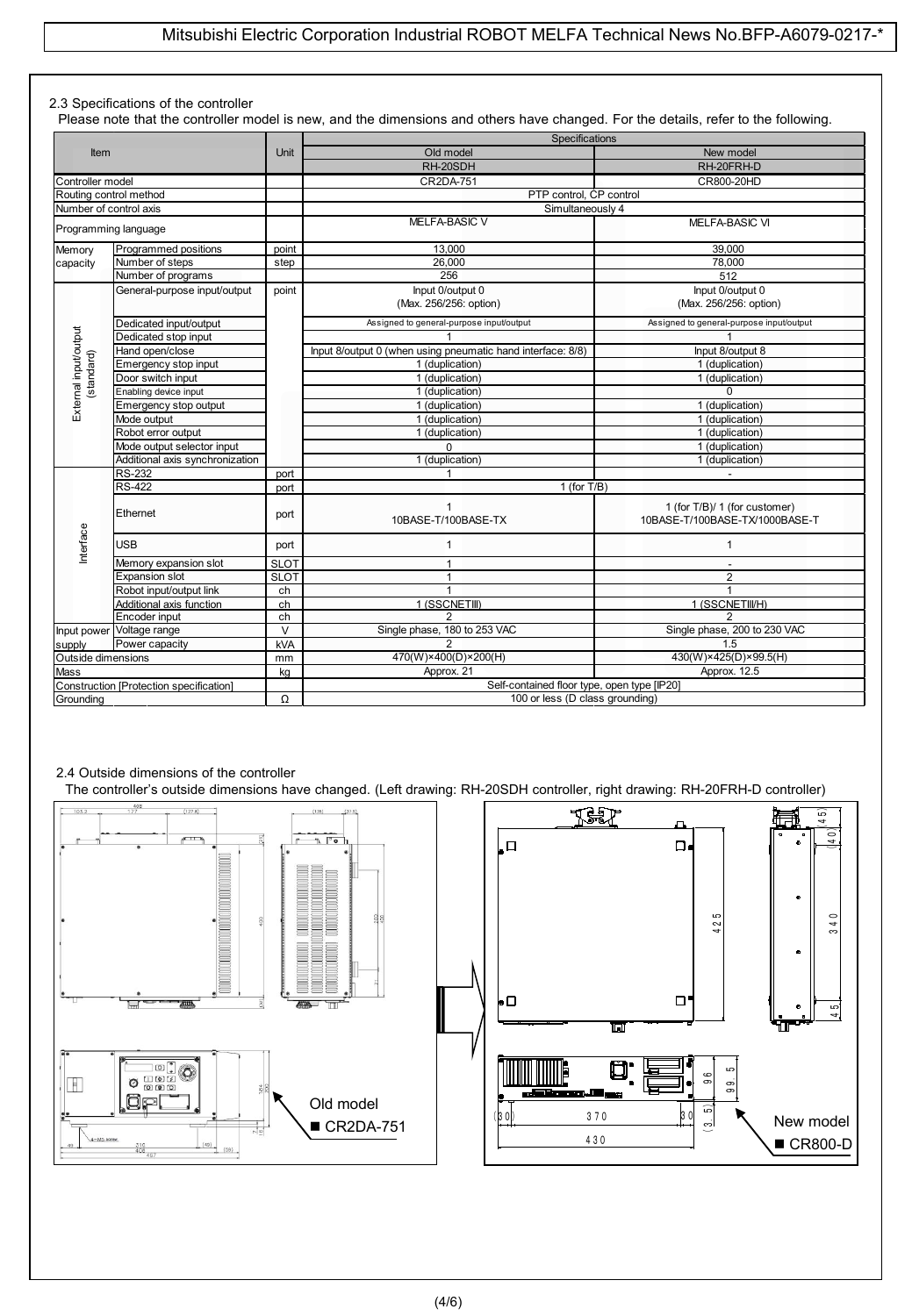### 2.5 Options

(1) Robot arm options comparison

| Item                                              | Old model                                                                | New model                                                              | Specifications and supplementary                                                                                                                                            | Compatibility  | Meaning of                                 |
|---------------------------------------------------|--------------------------------------------------------------------------|------------------------------------------------------------------------|-----------------------------------------------------------------------------------------------------------------------------------------------------------------------------|----------------|--------------------------------------------|
|                                                   | RH-12SDH                                                                 | RH-20FH-D                                                              | explanation                                                                                                                                                                 |                | symbols in table:                          |
| Solenoid valve set                                | 1S-VD0□M-03 (Sink type)<br>1S-VD0□ME-03 (Source type)<br>$\Box$ : 1 to 4 | 1S-VD0口-01 (Sink type)<br>1S-VD0□E-01 (Source type)<br>$\Box$ : 1 to 4 | Solenoid valve set for the pneumatic hand<br>(1 to 4 sets, sinktype)<br>Solenoid valve set for the pneumatic hand<br>(1 to 4 sets, source type)                             | $\mathbf{x}$   | O: Same product<br>$\times$ : Incompatible |
| Hand output cable                                 | 1S-GR35S-02                                                              | 1F-GR60S-01                                                            | The robot side has a connector, and the other side has<br>drip-proof grommet attached output cables for<br>unprocessed solenoid valve connection.<br>(Total length: 1050mm) | $\times$       | - : Not supported                          |
| Hand input cable                                  | 1S-HC35C-02                                                              | 1F-HC35C-02                                                            | The robot side has a connector, and the other side has<br>drip-proof grommet attached input cables for<br>unprocessed hand sensor connection.<br>(Total length: 1800mm)     | $\pmb{\times}$ |                                            |
| Hand curl tube                                    | 1N-ST0608C                                                               | 1N-ST0608C-01                                                          | $\varphi$ 6 × 8 pics, curl pneumatic tube for 4-set solenoid valve<br>connection                                                                                            | ×              |                                            |
| Internal w iring/piping set for hand              |                                                                          | 1F-HS604S-01<br>1F-HS604S-02                                           | 8 hand inputs, $\varphi$ 6 x 4 tip axis built-in wiring piping set<br>(with fixed plate)                                                                                    |                |                                            |
| User external w iring/piping box                  |                                                                          | 1F-UT-BOX-01                                                           | Box for hand I/O wiring of 4-set solenoid valves and for<br>external pullout of $\varphi$ 4 (8 pics) hand pipes                                                             |                |                                            |
| J1-axis operating range change                    |                                                                          | 1S-DH-02                                                               | Stopper part for J1-axis operating range change                                                                                                                             |                |                                            |
| 2m machine cable<br>(replacement type)            | 1S-02UCBL-01                                                             |                                                                        | Fixed type (Set of 2 cables for power supply and<br>signals), 2m<br>(Provided as substitute for standard 5m cables.)                                                        |                |                                            |
| Machine cable (replacement type)<br>(fixed type)  |                                                                          | 1F-DOUCBL-41<br>$\Box$ $\Box$ : 02, 10, 15, 20                         | Fixed type: 2m, 10m, 15m. 20m                                                                                                                                               |                |                                            |
| Machine cable (replacement type)<br>(flexed type) |                                                                          | 1F-ODLUCBL-41<br>$\Box$ $\Box$ : 10, 15, 20                            | Flexed type: 10m, 15m, 20m                                                                                                                                                  |                |                                            |
| Machine cable extension<br>(Fixed type)           | 1S-CICBL-01<br>$\Box$ $\Box$ : 05, 10, 15                                |                                                                        | Fixed type (Set of 2 cables for power supply and<br>signals), 5m, 10m, 15m<br>(Used for adding to standard 5m cables.)                                                      |                |                                            |
| Machine cable extension<br>(Flexed type)          | 1S-OOLCBL-01<br>$\Box$ $\Box$ : 05, 10, 15                               |                                                                        | Flexed type (Set of 2 cables for power supply and<br>signals), 5m, 10m, 15m<br>(Used for adding to standard 5m cables.)                                                     |                |                                            |

#### (2) Robot controller options comparison

|                                 | Specifications       | CR <sub>2</sub> DA-            |                          |                            |
|---------------------------------|----------------------|--------------------------------|--------------------------|----------------------------|
| <b>Item</b>                     | Old model            | New model                      | 751/CR800-D              | <b>Remarks</b>             |
|                                 | CR2DA-751            | CR800-20HD                     | compatibility            |                            |
| Pneumatic hand interface        | 2A-RZ365 (Sink)      | $\tau_{\rm eff}^{\rm A}$       | ∩                        |                            |
|                                 | 2A-RZ375 (Source)    |                                |                          |                            |
| Expansion I/O unit              | 2A-RZ361 (Sink)      | 2A-RZ361 (Sink)                | $\Omega$                 |                            |
|                                 | 2A-RZ371 (Source)    | 2A-RZ371 (Source)              |                          |                            |
| External I/O cable              | 2A-CBLOO             | 2A-CBLOO                       | $\circ$                  | For expansion I/O unit     |
| Build-in I/O interface          | 2D-TZ368 (Sink)      | 2D-TZ368 (Sink)                | $\circ$                  |                            |
|                                 | 2D-TZ378 (Source)    | 2D-TZ378 (Source)              |                          |                            |
| External VO cable               | 2D-CBLDD             | 2D-CBLOO                       |                          | For built-in I/O interface |
| CC-Link interface               | 2D-TZ576<br>2D-TZ576 |                                | $\circ$                  | Ver. 2 compatible          |
| Additional axis interface       | ☆                    | ☆                              | $\tau_{\rm eff}^{\rm A}$ |                            |
| Ethernet interface              | $\vec{r}$            | $\tau_{\rm ff}$                | $\tau_{\rm eff}^{\rm A}$ |                            |
| <b>Tracking function</b>        | ☆                    | ☆                              | ☆                        |                            |
| Expansion memory                | 2D-TZ454             |                                |                          |                            |
| Controller protection box       | CR1D-MB              | <b>CR800-MB</b>                | $\mathbf{x}$             |                            |
| Teaching box                    |                      | R32TB                          | $\circ$                  |                            |
| High-functionality teaching box |                      | R <sub>56</sub> T <sub>B</sub> | $\circ$                  |                            |
| RS-232 cable (for PC support)   | 2D-232CBL03M         |                                |                          |                            |
| Force sensor set                |                      | 4F-FS002H-W200/4F-FS002H-W1000 |                          |                            |
|                                 |                      | 3F-14C-WINJ                    |                          | RT ToolBox3standard        |
| PC support softw are            | $3D-1\neg C-WINJ$    | 3F-15C-WINJ                    |                          | RT ToolBox3min             |
|                                 |                      | 3F-16D-WINJ                    |                          | RT ToolBox3Pro             |
| Simulator (MELFA-Works)         | 3D-21C-WINJ          |                                |                          |                            |

Meaning of symbols in table O: Compatible,  $\dot{x}$ : Standard equipment, x: Incompatible, -: Not supported